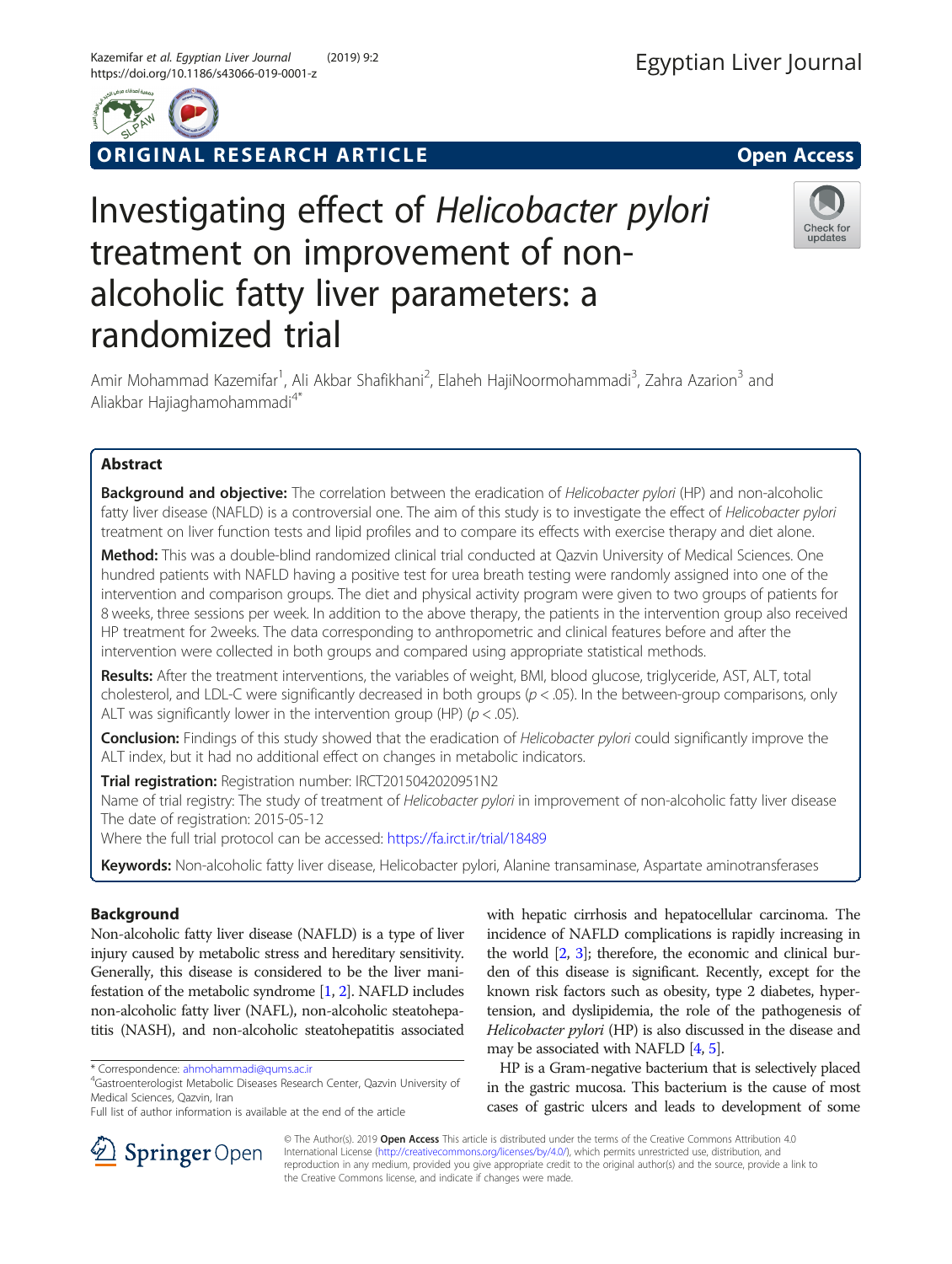gastro-intestinal cancers. However, this microbe does not cause cancer in all people [\[6](#page-4-0), [7\]](#page-4-0); nearly 15% of patients with long-term infections might have one or more complications. According to estimates, about 25–50% of people in the developed countries and 70–90% of people in the developing countries are infected with this bacterium. The higher the age, the greater the chance of infection would be [[7](#page-4-0)–[9\]](#page-4-0).

Recently, the HP infection has been implicated in nondigestive diseases, cardiovascular diseases, type 2 diabetes, and iron deficiency anemia [\[6,](#page-4-0) [10,](#page-4-0) [11](#page-4-0)]. In previous theories, Taylor et al. pointed out these cases and said that the HP species can cause damage to liver cells with the production of liver toxins [\[12\]](#page-4-0). Recently, HP infection has been reported as one of the risk factors for the development of non-alcoholic fatty liver disease [[13\]](#page-4-0). However, recent findings have been focused on the correlation between HP infection and NAFLD, and their results are contradictory. On the one hand, Polyzos et al. showed that the eradication of HP infection might provide specific therapeutic approaches to NAFLD treatment. On the other hand, Jamali et al. presented contradictory results [\[14\]](#page-4-0).

This study aimed to evaluate the effect of HP eradication on the liver function tests and lipid profiles and to compare its effects with diet and exercise therapy. Given the relatively high prevalence of HP infection in Iranian patients [[15](#page-4-0)] and high prevalence of fatty liver  $[16]$  $[16]$  $[16]$ , it could be significantly important to establish a correlation between the two abovementioned factors and eradicate it in the fatty liver treatment in Iran.

# Method

The present research was a clinical trial with the preand post-test design, which was carried out at Velayat Hospital, Qazvin University of Medical Sciences. The statistical population of this research was the patients who were investigated for evaluating high levels of aspartate aminotransferase (AST) and alanine aminotransferase (ALT) (above 40 units per liter). From among the patients visiting Velayat Hospital, Qazvin Province, 105 NAFLD patients who had a positive urea breath test were selected randomly. Then, the participants were divided into two groups of intervention and comparison with a one-to-one ratio using a computer block method. This study was approved by the Ethics Committee of Qazvin University of Medical Sciences, and the participation of individuals was subject to a written consent.

The inclusion criteria were the age of above 12 years old, positive results for HP antibodies (in serological tests), and evidence of fatty liver in ultrasonography. It should be noted that the use of any therapeutic strategy for HP and any factors affecting aminotransferase were classified as the exclusion criteria.

The patients in both groups received lifestyle changes as the standard treatment. The lifestyle changes in both groups included moderate to intense exercises such as walking, running, swimming, and cycling for 45–60 min at least 3 days per week in all the patients for 8 weeks. Furthermore, the participants were asked to follow a certain diet. The diet included the reduced starchy, glucose, and oil. A nutritionist who was unaware of the study protocol implemented the treatment and examined the daily calorie intake of people during the study period. In addition to the above treatment, the intervention group underwent a standard treatment of clarithromycin, amoxicillin, and omeprazole for 2 weeks in order to eradicate the HP infection.

All the patients underwent anthropometric tests including height, weight, and body mass index (weight per kg divided by height per  $m^2$ ). Weight and height were measured in straight and upright postures while wearing light underwear and no shoes. The waist circumference of the participants was measured in cm in the intermediate region of the lower margin of the ribs and anterior superior iliac crest. A radiologist who was unaware of the clinical data of the patients and data allocation performed the liver ultrasound. The fatty liver was diagnosed by echo with a 3.5-MHz probe. All the patients were examined by the physician, and the necessary tests (routine fasting blood biochemistry) such as fasting blood glucose, high-density lipoprotein (HDL) cholesterol, and lowdensity lipoprotein (LDL) cholesterol were carried out. The blood pressure was measured periodically using a 2 mmHg graded sphygmomanometer after 5 min of resting. The blood samples were taken after 12 h of fasting, and then, the blood tests were run. Fasting blood glucose was measured by glucose oxidase method [\[17](#page-4-0), [18\]](#page-4-0), lipid profiles (total triglyceride and cholesterol), and HDL using immunocolorimetric assay and LDL by Friedewald formula [[19](#page-4-0)]. In order to measure ALT and AST, the enzymatic methods were used [\[20\]](#page-4-0). The laboratory researchers were unaware of the intervention or allocation of the comparison group. All of the indicators were compared in the base and post-intervention modes (1 month later).

#### Statistical analysis

In this research, the descriptive statistics was used to show the central and dispersion indicators, and Kolmogorov-Smirnov test was employed for evaluating the normality of the data distribution. A paired t-test was used to assess the within-group difference in the anthropometric and biochemical variables. Additionally, to investigate the effect of the intervention on biochemical and demographic variables, the independent  $t$ -test was used for difference in the scores. All the statistical analyses were performed using SPSS V.23, and a  $p$  value of  $< 0.05$  was considered significant.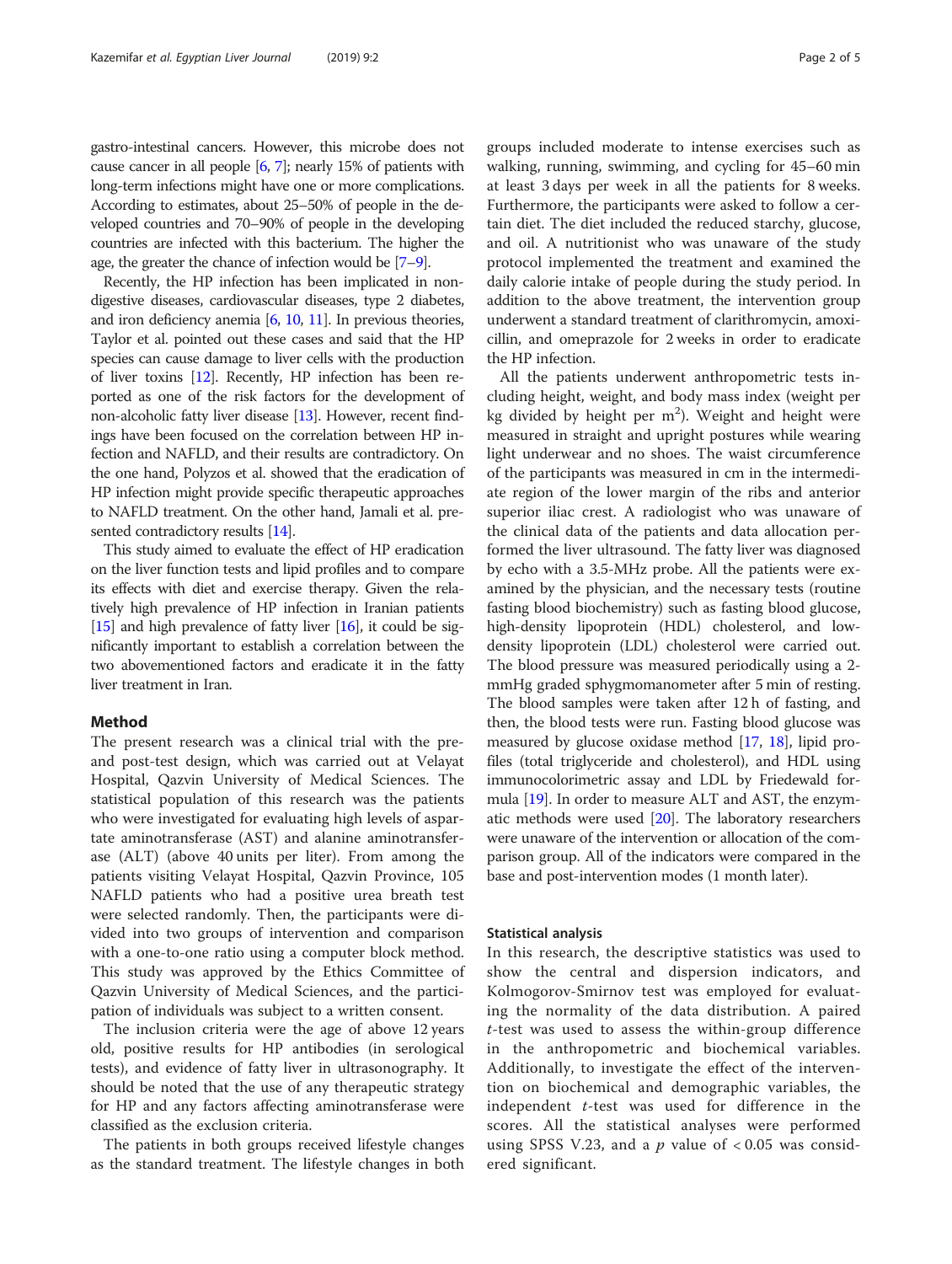## Results

From 105 patients, 100 patients with the mean age of  $37.63 \pm 10.33$  years old were included. Five patients were excluded due to unwillingness to continue the study. Table 1 shows the baseline characteristics of the participants in both groups. There was no significant difference between the two groups in terms of age, sex, and fatty liver level.

Table [2](#page-3-0) shows anthropometric measurements between the treatment groups. Regarding the within-group analysis, both treatment groups were significantly improved in terms of variables such as weight, BMI, and waist circumference  $(p < .05)$ . Between-group analysis regarding the variables of weight, BMI, and waist circumference showed no significant difference between the two groups ( $p > .05$ ).

Table [3](#page-3-0) shows the comparison of laboratory parameters between the treatment groups. The within-group analysis showed a significant reduction in the intervention and comparison groups regarding the variables of blood glucose, total cholesterol, triglyceride, HDL, LDL, AST, and ALT ( $p < 0.05$ ). In the intervention group, the between-group statistical analysis on the ALT variable showed a significant reduction  $(p < .05)$ . No significant relationship was observed between the two groups in terms of other variables. In this study, no adverse side-effects occurred following the HP treatment. Moreover, there was no need to reduce or stop the treatment dose.

## **Discussion**

This study was designed to answer the uncertainties regarding the effectiveness of HP treatment in nonalcoholic fatty liver patients. The results showed that the ALT indicator was reduced more in the intervention group (HP treatment) than the comparison group. This indicator is highly important in the liver injury, so it can be argued that the eradication of HP has a significant effect on the improvement of patient's fatty liver. These results were consistent with Polyzos et al.'s findings. In a research, they

Table 1 Baseline characteristics of participants in two treatment groups

| Variable          | Intervention group | Comparison group | $p$ value |  |
|-------------------|--------------------|------------------|-----------|--|
| Age (year)        | $36.88 \pm 11.50$  | $38.38 + 9.06$   | 0.47      |  |
| Sex               |                    |                  |           |  |
| Male              | 23 (46%)           | 21 (42%)         | 0.68      |  |
| Female            | 27 (54%)           | 29 (58%)         |           |  |
| Fatty liver level |                    |                  |           |  |
| Grade 1           | 25 (50%)           | 29 (58%)         | 0.72      |  |
| Grade 2           | 20 (40%)           | 17 (34%)         |           |  |
| Grade 3           | 4(8%)              | 5(10%)           |           |  |

showed that treatment of HP infection was effective in the improvement of fatty liver  $[21]$  $[21]$  $[21]$ . In contrast to the present study, Jamali et al. in Tehran [\[14](#page-4-0)] and Okushin et al. in Japan showed that the eradication of HP had no positive effect on the fatty liver of the patients [\[22\]](#page-4-0). Probably, one of the most important factors involved in different results is the eradication method of HP, duration of dietary intervention, nature of exercise, intensity and volume of aerobic exercise, and individual differences. In the present study, contrary to Jamali et al. [[14](#page-4-0)], the diet therapy was considered for 8 weeks. Afterwards, in the intervention group, the eradication of HP was performed for 2 weeks. This strategy could have led to different results. Studies on this topic have shown that significant changes in serum aminotransferase level of the patients with NASH followed by diet therapy require interventions for more than 8 weeks [[23](#page-4-0)]; this could be a reasonable justification for differences between studies.

Results of the present study demonstrated a significant decrease in body weight index, waist circumference, and BMI in two groups, while no significant difference was found between two groups of intervention and comparison with regard to these indicators. One of the reasons for the improvement of these indicators in both groups could be the calorie intake restriction or aerobic exercises. Studies on this field have shown that the most prevalent treatment for obesity and fatty liver is daily calorie restriction. Since weight loss through daily calorie restriction is often limited and reversible, in addition to calorie intervention, exercise was also given to two therapy groups. Slancy et al. said that aerobic exercises can lead to reduced abdominal and visceral fat [\[24](#page-4-0)], so it is thought that simultaneous exercise and diet can be effective in weight loss in both groups.

In the present study, a significant decrease was seen in the variables of triglyceride, total cholesterol, LDL, and HDL in both groups, while no significant difference was observed between the two groups. These findings were consistent with the study by Park et al., who showed exercise could lead to a significant change in all lipid indicators [\[25](#page-4-0)].

Since no significant difference was seen between the intervention and comparison groups, it can be argued that exercise leads to significant changes in lipid indicators in both groups.

A significant improvement was found in the blood glucose index in both groups, whereas the difference between the two groups was not considerable. Sigal et al. also showed that exercise programs can considerably reduce blood glucose [\[26\]](#page-4-0).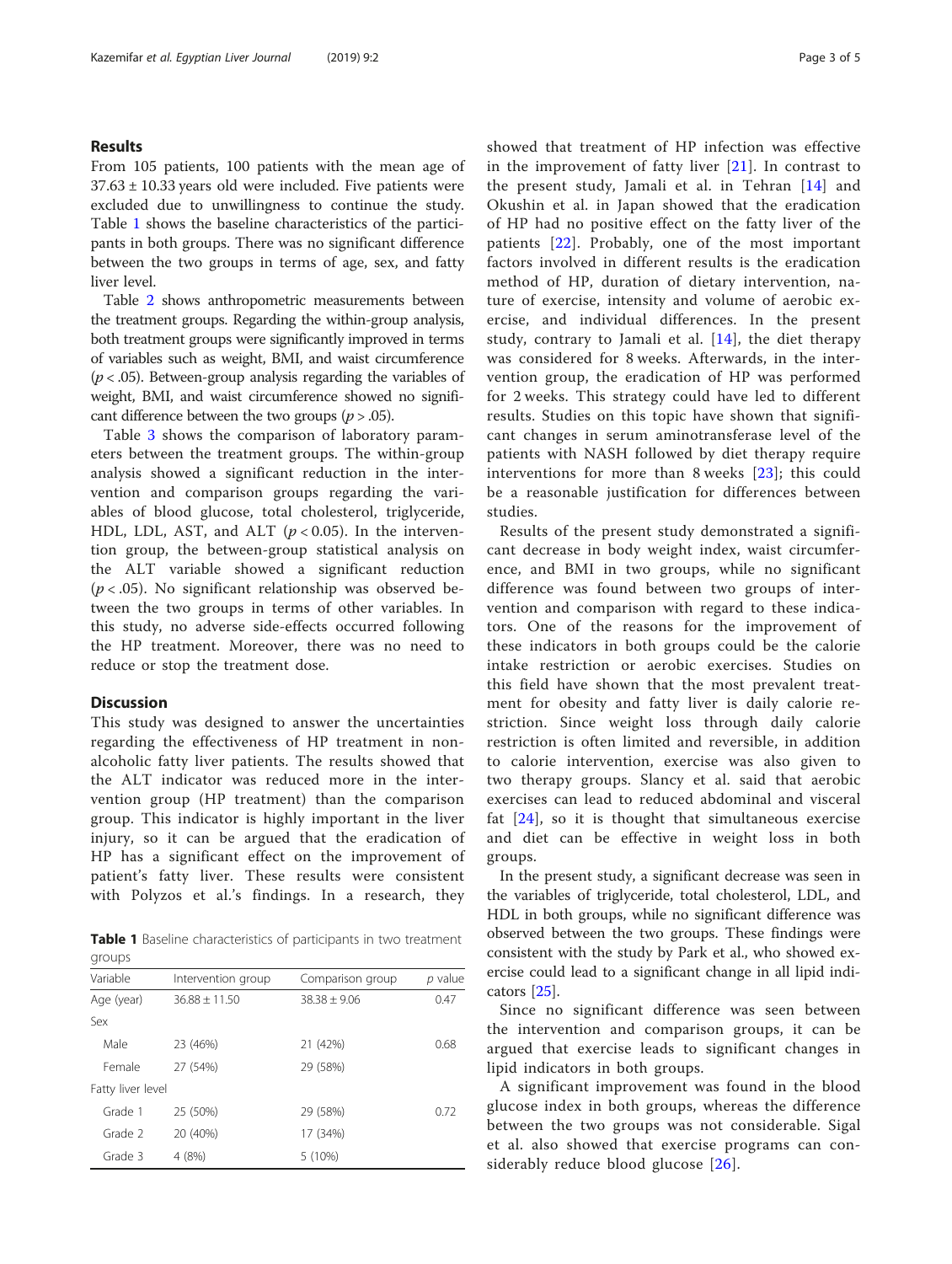<span id="page-3-0"></span>

|  |  | <b>Table 2</b> Comparison of anthropometric measurements between treatment groups during the study |  |  |  |  |  |  |  |
|--|--|----------------------------------------------------------------------------------------------------|--|--|--|--|--|--|--|
|--|--|----------------------------------------------------------------------------------------------------|--|--|--|--|--|--|--|

| Variable                 | Pre-test          | Post-test         | $p$ value | Within-group $p$ value |
|--------------------------|-------------------|-------------------|-----------|------------------------|
| Weight (kg)              |                   |                   |           |                        |
| Intervention group       | $86.44 \pm 10.78$ | $82.52 \pm 11.51$ | 0.24      | p < .001               |
| Comparison group         | $83.04 \pm 9.65$  | $79.66 \pm 10.17$ |           | p < .001               |
| $p$ value                | 0.1               | 0.19              |           | .                      |
| BMI ( $kg/m2$ )          |                   |                   |           |                        |
| Intervention group       | $27.46 \pm 4.79$  | $26.40 \pm 4.04$  | 0.52      | $p = .012$             |
| Comparison group         | $26.32 \pm 3.51$  | $25.58 \pm 2.82$  |           | $p = .013$             |
| $p$ value                | 0.17              | 0.243             |           | .                      |
| Waist circumference (cm) |                   |                   |           |                        |
| Intervention group       | $102.50 \pm 6.27$ | $100.2 \pm 5.67$  | 0.96      | p < .001               |
| Comparison group         | $100.32 \pm 8.22$ | $98.04 \pm 9.40$  |           | p < .001               |
| $p$ value                | 0.14              | 0.17              |           | .                      |

One of the limitations of this study was that liver biopsy was not applied to determine histological response. In this study, the diagnosis of non-alcoholic fatty liver was based on ultrasonography, while the liver biopsy is the standard golden method for the diagnosis of non-fatty liver.

# **Conclusions**

Findings of this study showed that the eradication of HP could considerably improve the ALT index. In the case of changes in the metabolic indicators, the HP had no additional effect. Since the lifestyle modification was applied in two groups, achieving an ideal

| Table 3 Comparison of laboratory parameters between treatment groups during the study |  |  |  |  |
|---------------------------------------------------------------------------------------|--|--|--|--|
|---------------------------------------------------------------------------------------|--|--|--|--|

| Variable                  | Group                 | Pre-test           | Post-test          | $p$ value | Within-group p value |
|---------------------------|-----------------------|--------------------|--------------------|-----------|----------------------|
| Blood glucose (mg/dl)     | Intervention group    | $112.56 \pm 8.31$  | $109.54 \pm 8.69$  | 0.23      | $p = .005$           |
|                           | Comparison group      | $112.9 \pm 8.65$   | $107.70 \pm 10.81$ |           | $p = .001$           |
|                           | Between-group p value | 0.84               | 0.35               |           |                      |
| Total cholesterol (mg/dl) | Intervention group    | $209.48 \pm 14.42$ | $180.68 \pm 14.51$ | 0.71      | p < .001             |
|                           | Comparison group      | $206.28 \pm 6.61$  | $180.12 \pm 7.50$  |           | p < .001             |
|                           | Between-group p value | 0.157              | 0.809              |           |                      |
| Triglyceride (mg/dl)      | Intervention group    | $148.22 \pm 18.52$ | $110.06 \pm 19.35$ | 0.73      | p < .001             |
|                           | Comparison group      | $145.98 \pm 19.88$ | $106 \pm 13.96$    |           | p < .001             |
|                           | Between-group p value | 0.56               | 0.23               |           |                      |
| HDL (mg/dl)               | Intervention group    | $46.46 \pm 4.01$   | $48.98 \pm 4.32$   | 0.48      | p < .001             |
|                           | Comparison group      | $46.50 \pm 6.90$   | $49.58 \pm 6.63$   |           | p < .001             |
|                           | Between-group p value | 0.97               | 0.59               |           |                      |
| LDL (mg/dl)               | Intervention group    | $133.94 \pm 4.85$  | $111.42 \pm 6.37$  | 0.1       | p < .001             |
|                           | Comparison group      | $132.52 \pm 3.44$  | $111.26 \pm 10.67$ |           | p < .001             |
|                           | Between-group p value | 0.09               | 0.92               |           |                      |
| AST (mg/dl)               | Intervention group    | $44.14 \pm 16.67$  | $37.72 \pm 8.45$   | 0.06      | $p = 0.026$          |
|                           | Comparison group      | $43.52 \pm 11.52$  | $41.06 \pm 8.42$   |           | $p = .036$           |
|                           | Between-group p value | 0.83               | 0.051              |           |                      |
| ALT (mg/dl)               | Intervention group    | $64.02 \pm 22.26$  | $48.12 \pm 11.52$  | 0.012     | p < .001             |
|                           | Comparison group      | $59.60 \pm 19.07$  | $53.52 \pm 14.02$  |           | p < .001             |
|                           | Between-group p value | 0.28               | 0.038              |           |                      |

LDL low-density lipoprotein, HDL high-density lipoproteins, ALT alanine aminotransferase, AST aspartate aminotransferase